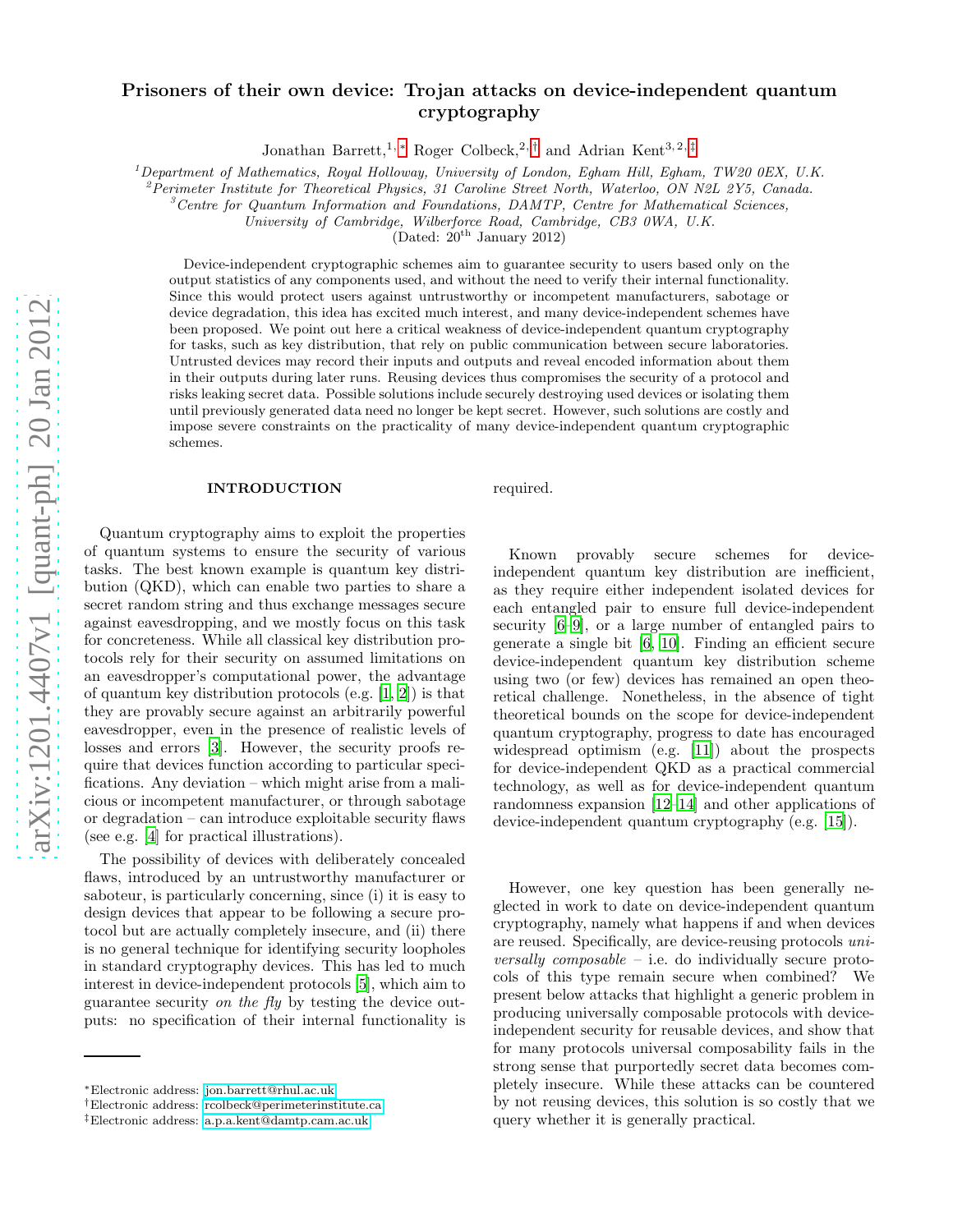# TOJAN MEMORY ATTACKS

We describe here a new type of attack on deviceindependent cryptosystems using device memories, which suggests that a serious reappraisal of the potential practicality of such schemes is required. In short, the problem is that an adversary can program devices to store data in one protocol and leak it in subsequent protocols, in ways that are hard or impossible to counter if the devices are indeed reused.

To illustrate this, consider a device-independent scheme that allows two users (Alice and Bob) to generate and share a purportedly secure cryptographic key. A malicious manufacturer can design devices so that they act as Trojan spies in Alice's and Bob's secure laboratories, recording and storing all their inputs and outputs. Although a well designed device-independent protocol can prevent the devices from leaking information about the generated key during that protocol, data about these inputs and outputs, and hence about the secure key, can be leaked, using output data discussed over a public channel whenever the devices are later used. Moreover, in many existing protocols, such leaks can be surreptitiously hidden in the noise. This allows the devices to operate indefinitely as Trojan spies, apparently complying with security tests, but actually eventually leaking all the purportedly secure data.

No existing security definitions address attacks of the type we describe. A theoretically simple way to prevent these attacks is to dispose of – i.e. securely destroy or isolate – untrusted devices after a single use. However, while this "toxic device disposal" strategy is secure and relies only on standard cryptographic assumptions, and may conceivably be worthwhile for sufficiently high value data in some scenarios, it is clearly costly, and its use would severely limit the practicality of device-independent cryptography.

We proceed by introducing the device-independent scenario we are considering, before describing Trojan memory attacks in more detail, using concrete examples of attacks on device-independent quantum key distribution protocols. As we explain, the attacks also apply to other device-independent quantum cryptographic tasks.

### Cryptographic scenario for device independent QKD

We use the standard cryptographic scenario for key distribution between Alice and Bob, each of whom has a secure laboratory. These laboratories may be partitioned into secure sub-laboratories, and we assume Alice and Bob can prevent unwanted communication between their sub-laboratories as well as between their labs and the outside world.

We also assume Alice and Bob each have access to (or can generate) their own string of private random bits. They are connected by an authenticated, but insecure, classical communication channel as well as an insecure

quantum channel, and have trusted classical information processing devices in their laboratories. However, all quantum devices they use for the protocol are assumed to be supplied by an untrusted adversary, Eve. These devices effectively function as black boxes for Alice and Bob, receiving classical inputs from them and returning classical outputs. Eve has access to the classical and quantum communication channels between Alice's and Bob's laboratories, and complete knowledge of the protocol. She cannot directly eavesdrop on the classical random data that Alice and Bob generate within their labs and use for the protocol, but she may be able to deduce information about those data from their public communications.

### Trojan memory attacks on two-device QKD protocols

The device-independent QKD protocols that have been proven unconditionally secure [\[6,](#page-4-5) [8,](#page-4-12) [9\]](#page-4-6) require separate devices for each measurement performed by Alice and Bob. The reason is that the security proofs – in addition to the usual assumption that no signals can pass from Alice's or Bob's devices directly to Eve – need to assume that no signals can be sent between the separate devices that Alice is using to measure each of her particles, and similarly for Bob. Within the scenario set out above, this can be achieved by having each device isolated in a separate sub-laboratory. The protocols in [\[8,](#page-4-12) [9](#page-4-6)] are at least modestly noise-tolerant and would be considered relatively efficient at generating secure keys, were it not for the requirement of many devices and sub-laboratories.

For practical device-independent QKD, though, Alice and Bob should only use a small number of devices. We look first at implementations of protocols which are of the form of those in [\[8,](#page-4-12) [9](#page-4-6)], except that Alice and Bob use one device each, i.e., Alice (Bob) uses the same device to perform each of her (his) measurements. The memory of a device can then act as a signal from earlier to later measurements, hence the security proofs of [\[8](#page-4-12), [9\]](#page-4-6) do not apply (see also [\[16\]](#page-4-13) where a different two-device setup is discussed). It is an open question whether a secure key can be efficiently generated in this scenario. Here we demonstrate that even if a key can be securely generated, repeat implementations of the protocol using the same devices render an earlier generated key insecure.

We first consider QKD protocols with the following standard structure. Although this structure is potentially restrictive, most protocols to date are of this form (we later discuss modifications). Note that we do not need to specify the precise sub-protocols used for error correction or privacy amplification.

1. Entangled quantum states used in the protocol are either supplied to Alice and Bob by Eve, or generated by Bob's device and then shared over an insecure quantum channel with Alice's device. Once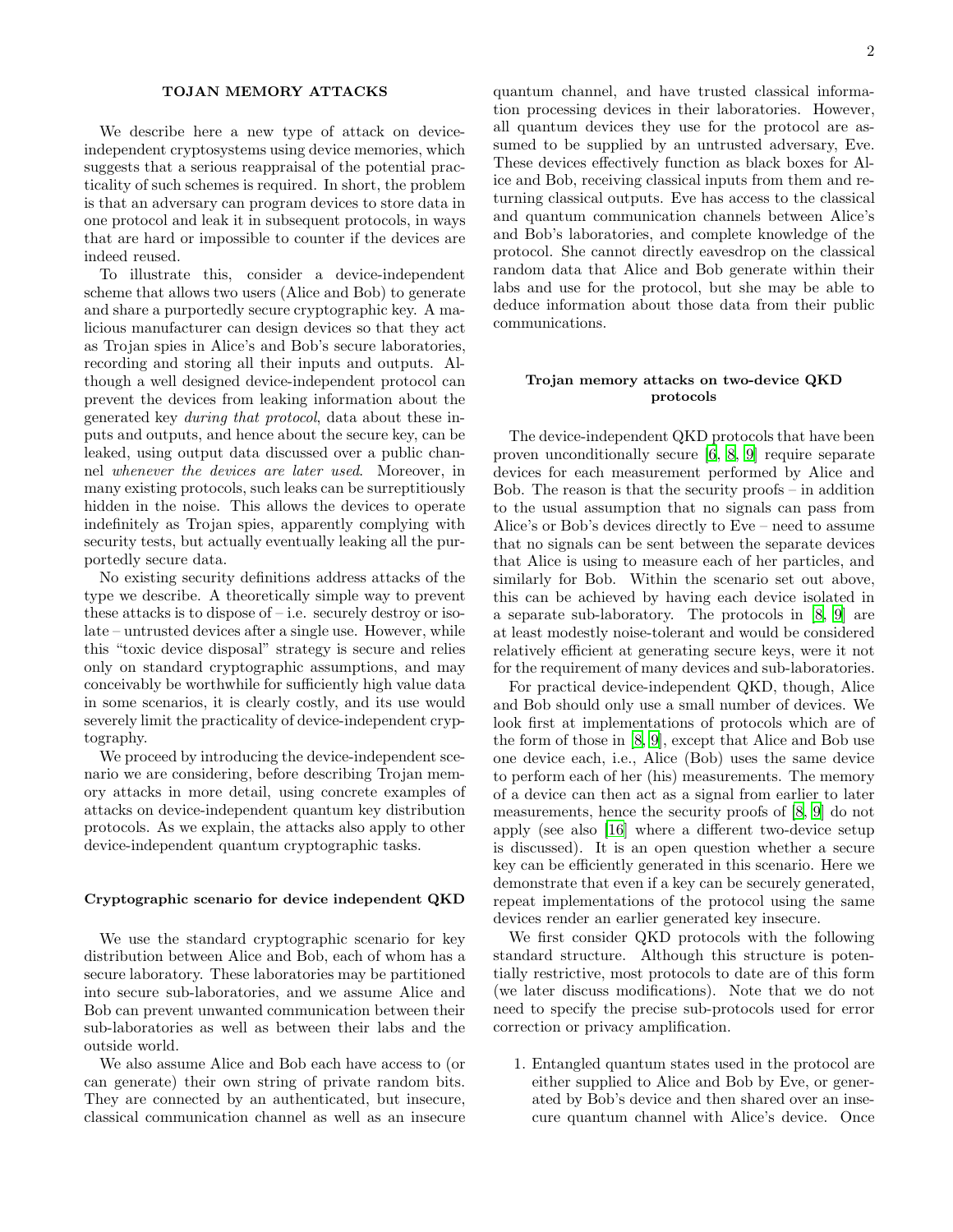the states are received, the quantum channel is closed.

- 2. Alice and Bob each pick a random input  $A_i$  and  $B_i$ to their device, ensuring they receive an output bit  $(X_i$  and  $Y_i$  respectively) before making the next input (so that the  $i$ -th output cannot depend on future inputs). They repeat this  $M$  times.
- 3. Either Alice or Bob (or both) publicly announces their measurement choices, and the relevant party checks that they had a sufficient number of suitable input combinations for the protocol. If not, they abort.
- <span id="page-2-0"></span>4. (Sifting.) Some output pairs may be discarded according to some public protocol.
- <span id="page-2-1"></span>5. (Parameter estimation.) Alice randomly and independently decides whether to announce each remaining bit to Bob, doing so with probability  $\mu$ (where  $M\mu \gg 1$ ). Bob uses the communicated bits and his corresponding outputs to compute some test function, and aborts if it lies outside a desired range. (For example, Bob might compute the CHSH value [\[17\]](#page-4-14) of the announced data, and abort if it is below 2.5.)
- 6. (Error correction.) Alice and Bob perform error correction using public discussion, in order to (with high probability) generate identical strings. Eve learns the error correction function Alice applies to her string.
- <span id="page-2-2"></span>7. (Privacy amplification.) Alice and Bob publicly perform privacy amplification [\[18](#page-4-15)], producing a shorter shared string about which Eve has virtually no information. Eve similarly learns the privacy amplification function they apply to their errorcorrected strings.

Consider now a scenario in which a protocol of this type is run on day 1, generating a secure key for Alice and Bob, while informing Eve of the functions used by Alice for error correction and privacy amplification (for simplicity we assume their protocol has no sifting procedure (Step [4\)](#page-2-0)). The protocol is then rerun on day 2, to generate a second key, using the same devices. Eve can instruct the devices to proceed as follows. On day 1, they follow the protocol honestly. However, they keep hidden records of all the raw bits they generate during the protocol. At the end of day 1, Eve knows the error correction and privacy amplification functions used by Alice and Bob to generate the secure key.

On day 2, since Eve either distributes a new set of quantum states to Alice and Bob, or else has access to the insecure quantum channel over which they are distributed, she can surreptitiously modulate these quantum states to carry new classical instructions to the device in Alice's lab. These instructions tell the device the error correction and privacy amplification functions used on day 1, allowing the device to compute the secret key generated on day 1. They also tell the device to deviate from the honest protocol for randomly selected inputs, by producing as outputs specified bits from this secret key. (For example, "for input 17, give day 1's key bit 5 as output".) If any of these selected outputs are among those announced in Step [5,](#page-2-1) Eve learns the corresponding bits of day 1's secret key.

Furthermore, if she follows this cheating strategy for  $Nu^{-1}$  < M input bits, Eve is likely to learn roughly N bits of day 1's secret key. Moreover, only the  $\approx$  $\mu N \mu^{-1} = N$  output pairs from this set that are publicly compared give Alice and Bob statistical information about Eve's cheating. Alice and Bob cannot a priori identify these cheating output pairs among the  $\approx \mu M$  they compare. Thus, if the tolerable noise level is comparable to  $N\mu^{-1}M^{-1}$ , Eve can (with high probability) masquerade her cheating amongst it (note that in unconditional security proofs it is assumed that eavesdropping is the cause of all noise; even if not, Eve can supply less noisy components than she claims and use the extra tolerable noise to cheat).

Even in the hypothetical case where Alice and Bob have noise-free devices, so that their protocol can abort at any perceivable noise level, Eve learns at least one bit of day 1's string before her cheating is detected on day 2. Note that standard security definitions aim to protect every bit of Alice's and Bob's key from an adversary. Although this may seem an unduly strong requirement (particularly in the case of very long generated strings), there are many practical scenarios in which leaking a single bit can be detrimental.

# Attacks on modified protocols

The security loophole discussed above can be partly closed by redesigning QKD protocols so that all quantum data and all public communication of output data in the protocol come from one party, say Bob. Thus, the entangled states used in the protocol are generated by Bob's device (as allowed above) and Bob (rather than Alice) sends selected output data over a public channel in Step [5.](#page-2-1) If Bob's device is forever kept isolated from incoming communication, Eve has no way of sending it instructions to calculate and leak secret key bits from day 1 (or any later day).

Even protocols modified in this way are insecure if reused, however. Eve can still communicate with Alice's device, and Alice needs to be able to make some public communication to Bob, if only to abort the protocol. Eve can thus obtain at least one secret key bit from day 1 on day 2 by programming Alice's device to abort or not depending on a particular bit value. Alternatively, Eve can pre-program Bob's device to leak raw key data from day 1 via output data on subsequent days, at a low enough rate (compared to the background noise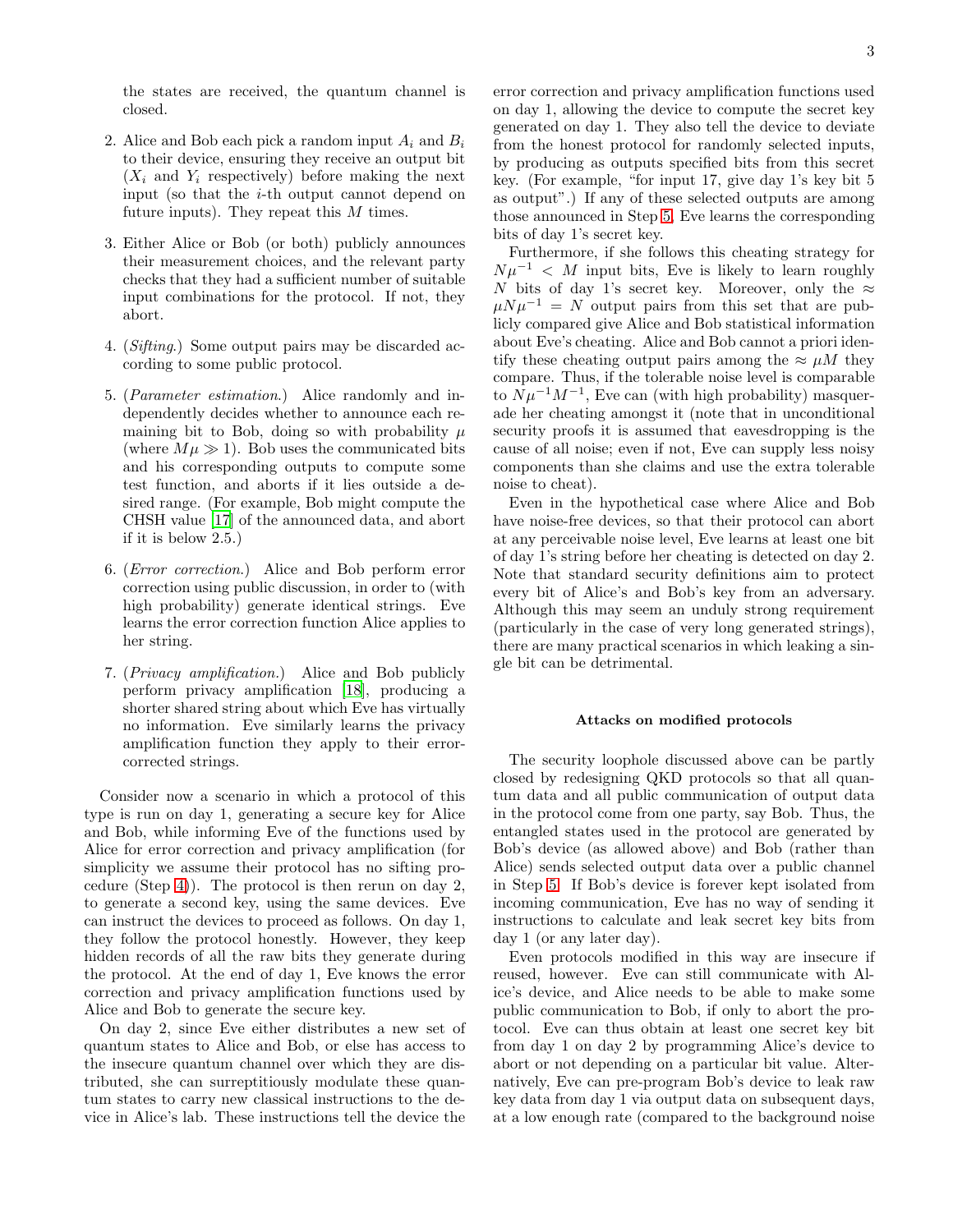level) that this cheating is unlikely to be detected. If the actual noise level is lower than the level tolerated in the protocol, and Eve knows both (a possibility Alice and Bob must allow for), she can thereby eventually obtain all Bob's raw key data from day 1, and hence the secret key.

Note too that these last attacks apply even if Bob has separate isolated state preparation and measurement devices. Eve can still communicate with Alice's measurement device, and can still pre-program Bob's measurement device to leak raw day 1 key data on subsequent days.

One way of temporarily countering device memory attacks is for Alice and Bob to share a small initial secret key and to use part of this key to choose the privacy amplification function in Step [7](#page-2-2) of the protocol, which may then never become known to Eve. However, even in this case, Eve can pre-program Bob's measurement device to leak raw data from day 1 on subsequent days. While Eve cannot obtain bits of the secret key so directly in this case, provided the protocol is composed sufficiently many times, she can eventually obtain all the raw key. This means that Alice and Bob's residual security ultimately derives only from the initial shared secret key: their QKD protocol produces no extra permanently secure data.

Finally, note that Alice's and Bob's devices each separately have the power to cause the protocol to abort on any day of their choice. Thus – if Eve is willing to wait long enough – she can program them to communicate some or all information about their day 1 raw outputs, for instance by encoding the relevant bits as a binary integer  $N = b_1 \dots b_m$  and choosing to abort on day  $(N+2)$ . This version of the attack seems unavoidable in any standard cryptographic model.

To reiterate, the essential point is that if any devices know crucial secrets, using those devices in future protocols potentially compromises security. Although we have considered two-device QKD protocols so far, the Trojan device memory attacks we describe apply far more generally. We illustrate their application to some well known multi-device QKD protocols and to quantum randomness expansion protocols in the Appendix.

### Toxic device disposal

As noted above, standard cryptographic models postulate that the parties can create secure laboratories, within which all operations are shielded from eavesdropping. Device-independent cryptographic models also necessarily assume that devices within these laboratories cannot signal to the outside – otherwise security is clearly impossible. Multi-device protocols assume that the laboratories can be divided into effectively isolated sub-laboratories, and that devices in separate sublaboratories cannot communicate. In other words, Alice 4

and Bob must be able to build arbitrary configurations of screening walls, which prevent communication among Eve and any of her devices, and allow only communications specified by Alice and Bob.

Given this, there is no problem in *principle* in defining protocols which prescribe that devices must be permanently isolated: the devices simply need to be left indefinitely in a screened sub-laboratory. While this could be detached from the main working laboratory, it must be protected indefinitely: screening wall material and secure space thus become consumed resources. And indeed in some situations, it may be more efficient to isolate devices, rather than securely destroy them, since devices can be reused once the secrets they know have become public by other means. For example, one may wish to securely communicate the result of an election before announcing it, but once it is public, the devices used for this secure communication could be safely reused.

The alternative, securely destroying devices and then eliminating them from the laboratory, preserves laboratory space but raises new security issues: consider, for example, the problems in disposing of a device programmed to change its chemical composition depending on its output bit.

That said, no doubt there are pretty secure ways of destroying devices, and no doubt devices could be securely isolated for long periods. However, the costs and problems involved, together with the costs of renewing devices, make us query whether these are really viable paths for practical device-independent cryptography.

### **DISCUSSION**

A malicious manufacturer who wishes to mislead users or obtain data from them can equip devices with a memory and use it in programming them. The full scope and seriousness of this threat seems to have been overlooked in the quantum cryptographic literature to date. A task is potentially vulnerable to our attacks if it involves secret data generated by devices and if Eve can learn some function of the device outputs. Since even causing a protocol to abort communicates some information to Eve, the class of tasks potentially affected is large indeed. In particular, for the most important application, deviceindependent QKD, every protocol so far proposed (as far as we are aware) is acutely vulnerable.

One can think of the problems our attacks raise as a new issue of cryptographic composability. One way of thinking of standard composability is that a secure output from a protocol must still have all the properties of an ideal secure output when combined with other outputs from the same or other protocols. The deviceindependent key distribution protocols examined above fail this test because the reuse of devices causes later outputs to depend on earlier ones. In a sense, the underlying problem is that the usage of devices is not composably secure. This applies too, of course, for devices used in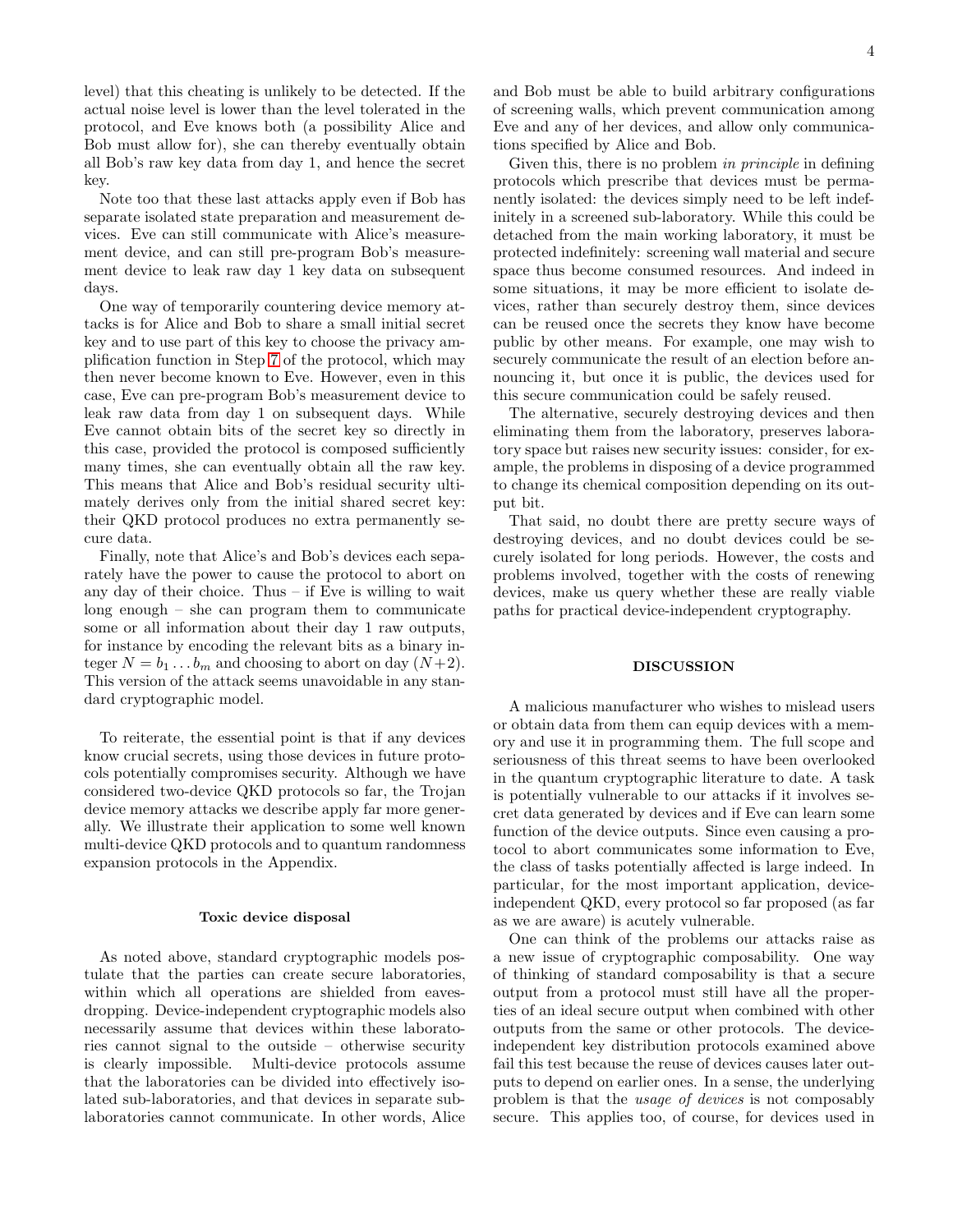different protocols: devices used for secure randomness expansion cannot then securely be used for key distribution without potentially compromising the generated randomness, for example.

We should stress that our attacks do not apply to all device-independent quantum tasks. For example, even devices with memories cannot mimic nonlocal correlations in the absence of shared entanglement [\[19,](#page-4-16) [20\]](#page-4-17), and so device-independent entanglement testing remains viable. In addition, in applications that require only shortlived secrets, devices may be reused once such secrets are no longer required. Partially secure device-independent protocols for bit commitment and coin tossing [\[15](#page-4-11)] in which the committer supplies devices to the recipient are also immune from our attacks so long as the only data entering the devices comes from the committer. Nonetheless, in our view, the attacks are generic and problematic

- <span id="page-4-0"></span>[1] Bennett, C. H. & Brassard, G. Quantum cryptography: Public key distribution and coin tossing. In *Proceedings of IEEE International Conference on Computers, Systems, and Signal Processing*, 175–179. IEEE (New York, 1984).
- <span id="page-4-1"></span>[2] Ekert, A. K. Quantum cryptography based on Bell's theorem. *Physical Review Letters* 67, 661–663 (1991).
- <span id="page-4-2"></span>[3] Renner, R. *Security of Quantum Key Distribution*. Ph.D. thesis, Swiss Federal Institute of Technology, Zurich (2005). Also available as <quant-ph/0512258>.
- <span id="page-4-3"></span>[4] Gerhardt, I. *et al.* Full-field implementation of a perfect eavesdropper on a quantum cryptography system. *Nature Communications* 2, 349 (2011).
- <span id="page-4-4"></span>[5] Mayers, D. & Yao, A. Quantum cryptography with imperfect apparatus. In *Proceedings of the 39th Annual Symposium on Foundations of Computer Science (FOCS-98)*, 503–509 (IEEE Computer Society, Los Alamitos, CA, USA, 1998).
- <span id="page-4-5"></span>[6] Barrett, J., Hardy, L. & Kent, A. No signalling and quantum key distribution. *Physical Review Letters* 95, 010503 (2005).
- [7] Masanes, L., Renner, R., Christandl, M., Winter, A. & Barrett, J. Unconditional security of key distribution from causality constraints. e-print <quant-ph/0606049v4> (2009).
- <span id="page-4-12"></span>[8] Hänggi, E. & Renner, R. Device-independent quantum key distribution with commuting measurements. e-print <arXiv:1009.1833> (2010).
- <span id="page-4-6"></span>[9] Masanes, L., Pironio, S. & Acín, A. Secure deviceindependent quantum key distribution with causally independent measurement devices. *Nature Communications* 2, 238 (2011).
- <span id="page-4-7"></span>[10] Barrett, J., Colbeck, R. & Kent, A. in preparation (2012).
- <span id="page-4-8"></span>[11] Ekert, A. Less reality, more security. *Physics World* September (2009).
- <span id="page-4-9"></span>[12] Colbeck, R. *Quantum and Relativistic Protocols For Secure Multi-Party Computation*. Ph.D. thesis, University of Cambridge (2007). Also available as <arXiv:0911.3814>.
- <span id="page-4-18"></span>[13] Colbeck, R. & Kent, A. Private randomness expansion with untrusted devices. *Journal of Physics A* 44, 095305

enough to merit a serious reappraisal of the scope for device-independent quantum cryptography as a practical technology.

### Acknowledgements

AK was partially supported by a Leverhulme Research Fellowship, a grant from the John Templeton Foundation, and the EU Quantum Computer Science project (contract 255961). This work was supported by the CHIST-ERA DIQIP project. Research at Perimeter Institute is supported by the Government of Canada through Industry Canada and by the Province of Ontario through the Ministry of Research and Innovation.

(2011).

- <span id="page-4-10"></span>[14] Pironio, S. *et al.* Random numbers certified by Bell's theorem. *Nature* 464, 1021–1024 (2010).
- <span id="page-4-11"></span>[15] Silman, J. *et al.* Fully distrustful quantum bit commitment and coin flipping. *Physical Review Letters* 106, 220501 (2011).
- <span id="page-4-13"></span>[16] Hänggi, E., Renner, R. & Wolf, S. The impossibility of non-signalling privacy amplification. e-print <arXiv:0906.4760> (2009).
- <span id="page-4-14"></span>[17] Clauser, J. F., Horne, M. A., Shimony, A. & Holt, R. A. Proposed experiment to test local hidden-variable theories. *Physical Review Letters* 23, 880–884 (1969).
- <span id="page-4-15"></span>[18] Bennett, C. H., Brassard, G. & Robert, J.-M. Privacy amplification by public discussion. *SIAM Journal on Computing* 17, 210–229 (1988).
- <span id="page-4-16"></span>[19] Barrett, J., Collins, D., Hardy, L., Kent, A. & Popescu, S. Quantum nonlocality, Bell inequalities, and the memory loophole. *Physical Review A* 66, 042111 (2002).
- <span id="page-4-17"></span>[20] Gill, R. D. Accardi contra Bell (cum mundi): The impossible coupling. In Moore, M., Froda, S. & Léger, C. (eds.) *Mathematical Statistics and Applications: Festschrift for Constance van Eeden*, vol. 42 of *IMS Lecture Notes – Monograph Series*, 133–154 (2003).
- <span id="page-4-19"></span>[21] Fehr, S., Gelles, R. & Schaffner, C. Security and composability of randomness expansion from Bell inequalities. e-print <arXiv:1111.6052> (2011).
- [22] Vidick, T. & Vazirani, U. Certifiable quantum dice or, testable exponential randomness expansion. e-print <arXiv:1111.6054> (2011).
- <span id="page-4-20"></span>[23] Pironio, S. & Massar, S. Device-independent randomness expansion secure against quantum adversaries. e-print <arXiv:1111.6056> (2011).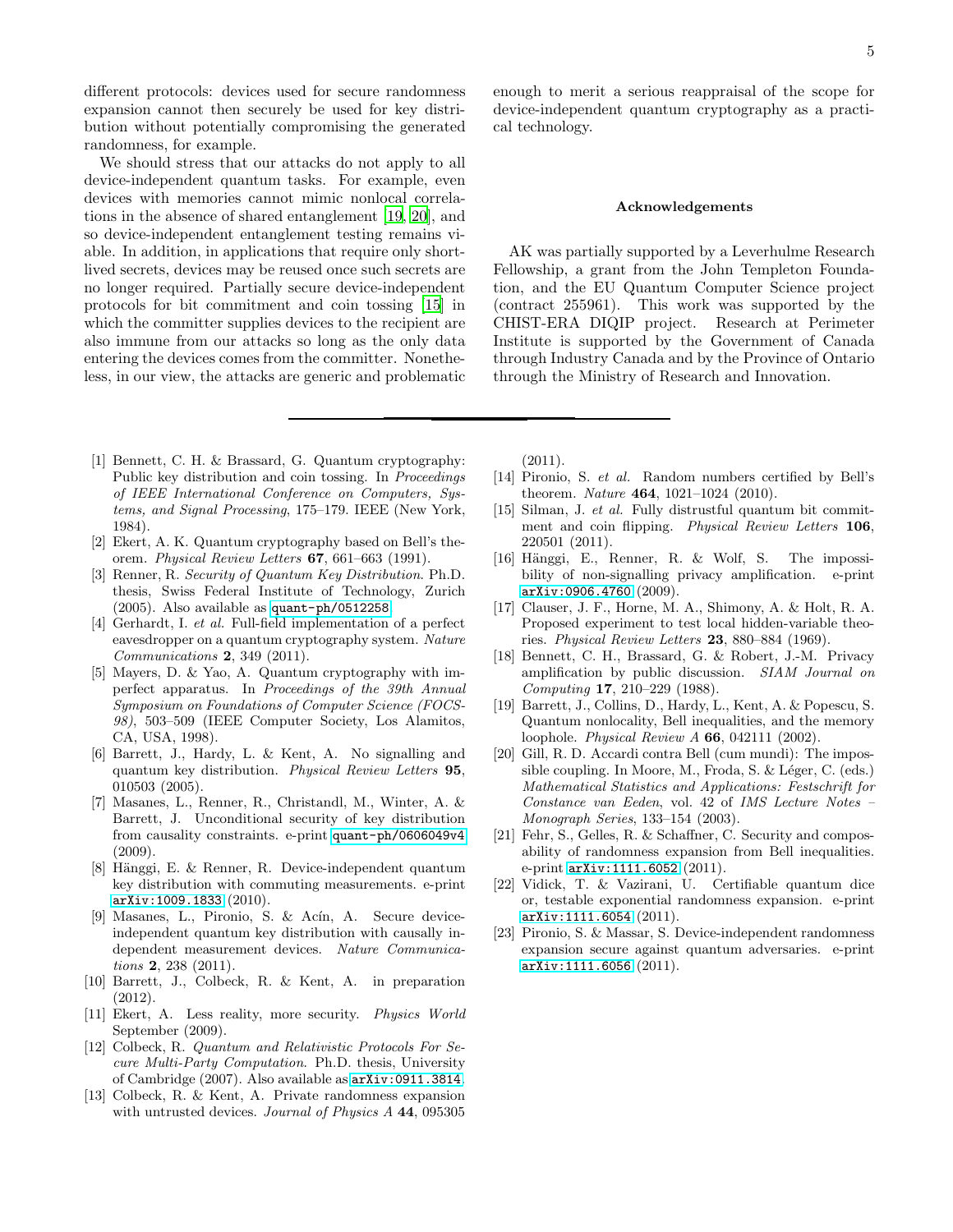### APPENDIX

# TROJAN MEMORY ATTACKS ON MULTI-DEVICE QKD PROTOCOLS

To illustrate further the generality of our attacks, we now turn to multi-device protocols, and show how to break iterated versions of two well known protocols.

### Attacks on compositions of the BHK protocol

The Barrett-Hardy-Kent (BHK) protocol [\[6](#page-4-5)] requires Alice and Bob to share  $MN^2$  pairs of systems (where M and N are both large with  $M \ll N$ , in such a way that no measurements on any subset can effectively signal to the others. In a device-independent scenario, we can think of these as black box devices supplied by Eve, containing states also supplied by Eve. Each device is isolated within its own sub-laboratory of Alice's and Bob's, so that Alice and Bob have  $MN^2$  secure sublaboratories each. The devices accept integer inputs in the range  $\{0, \ldots, N-1\}$  and produce integer outputs in the range  $\{0, 1\}$ . Alice and Bob choose random independent inputs, which they make public after obtaining all the outputs. They also publicly compare all their outputs except for those corresponding to one pair randomly chosen from among those in which the inputs differ by  $\pm 1$ or 0 modulo  $N$ . If the publicly declared outputs agree with quantum statistics for specified measurement basis choices (corresponding to the inputs) on a singlet state, then they accept the protocol as secure, and take the final undeclared outputs (which are almost certainly anticorrelated) to define their shared secret bit.

The BHK protocol produces (with high probability) precisely one secret bit: evidently, it is extremely inefficient in terms of the number of devices required. It also requires essentially noise-free channels and errorfree measurements. Despite these impracticalities it illustrates our theoretical point well. Suppose that Alice and Bob successfully complete a run of the BHK protocol and then (unauthorised by BHK) decide to use the same  $2MN^2$  devices to generate a second secret bit, and ask Eve to supply a second batch of states to allow them to do this.

 $Eve$  — aware in advance that the devices may be reused — can design them to function as follows. In the first run of the protocol, she supplies a singlet pair to each pair of devices and the devices function honestly, carrying out the appropriate quantum measurements on their singlets and reporting the outcomes as their outputs. However, they also store in memory their inputs and outputs. In the second run, Eve supplies a fresh batch of singlet pairs. However, she also supplies a hidden classical signal identifying the particular pair of devices that generated the first secret bit. (This signal need go to just one of this pair of devices, and no others.) On the second run, the identified device produces as output

the same output that it produced on the first run (i.e. the secret bit generated, up to a sign convention known to Eve). All other devices function honestly on the second run.

With probability  $\frac{MN^2-1}{MN^2}$ , the output from the cheating device on the second run will be made public, thus revealing the first secret bit to Eve. Moreover, with probability  $1 - \frac{3}{2N} + O(N^{-2})$ , this cheating will not be detected by Alice and Bob's tests, so that Eve learns the first secret bit without her cheating even being noticed.

There are defences against this specific attack. First, the BHK protocol [\[6\]](#page-4-5) can be modified so that only outputs corresponding to inputs differing by  $\pm 1$  or 0 are publicly shared.<sup>1</sup> While this causes Eve to wait many rounds for the secret bit to be leaked, and increases the risk her cheating will be detected, it leaves the iterated protocol insecure. Second, Alice and Bob could securely destroy or isolate the devices producing the secret key bit outputs, and reuse all their other devices in a second implementation. Since only the devices generating the secret key bit have information about it, this prevents it from being later leaked. While effective, this last defence really reflects the inefficiency of the BHK protocol: to illustrate this, we turn next to a more efficient multi-device protocol.

### Attacks on compositions of the HR protocol

Hänggi and Renner (HR) [\[8\]](#page-4-12) consider a multi-device QKD protocol related to the Ekert [\[2](#page-4-1)] protocol, in which Alice and Bob randomly and independently choose one of two or three inputs respectively for each of their devices. If the devices are functioning honestly, these correspond to measurements of a shared singlet in the bases  $U_0, U_1$ (Alice) and  $V_0$ ,  $V_1$ ,  $V_2$  (Bob), defined by the following vectors and their orthogonal complements

$$
U_1 \leftrightarrow |0\rangle,
$$
  
\n
$$
V_0 \leftrightarrow \cos(\pi/8)|0\rangle + \sin(\pi/8)|1\rangle,
$$
  
\n
$$
U_0, V_2 \leftrightarrow \cos(\pi/4)|0\rangle + \sin(\pi/4)|1\rangle,
$$
  
\n
$$
V_1 \leftrightarrow \cos(3\pi/8)|0\rangle + \sin(3\pi/8)|1\rangle.
$$

The raw key on any given run is defined by the  $\approx 1/6$ of the cases in which  $U_0$  and  $V_2$  are chosen. Information reconciliation and privacy amplification proceed according to protocols of the type described in the main text (in which the functions used are released publicly).

Evidently, our attacks apply here too if (unauthorised by HR) the devices are reused to generate further secret keys. Eve can identify the devices that generate the raw

<sup>1</sup> As originally presented, the BHK protocol requires public exchange of all outputs except those defining the secret key bit. This is unnecessary, and makes iterated implementations much more vulnerable to the attacks discussed here.